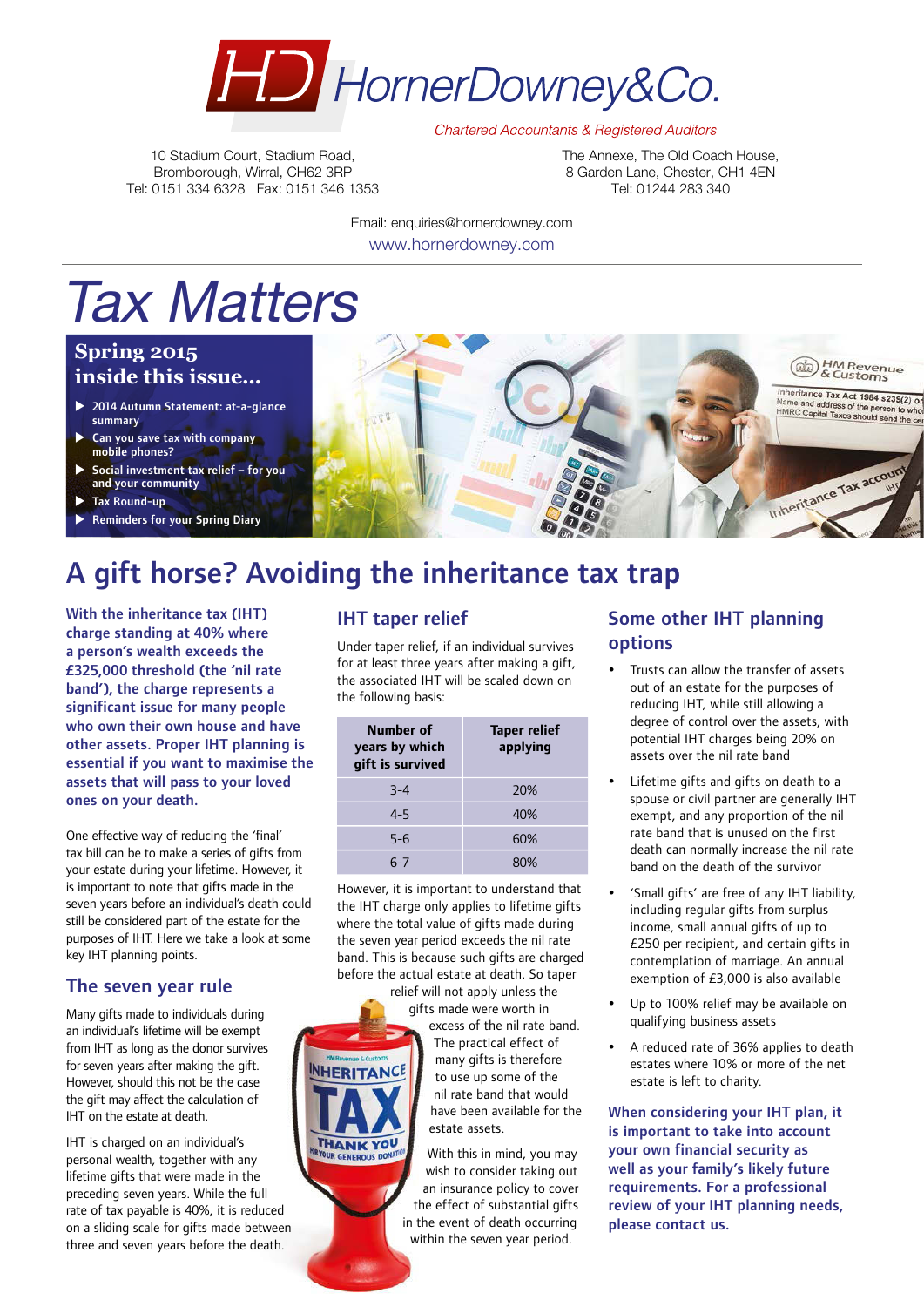

Chancellor George Osborne presented the 2014 Autumn Statement on 3 December. Here we summarise some of the main announcements that could affect you and your business.

# Stamp Duty Land Tax (SDLT)

Reform of SDLT on residential property immediately replaced the existing system with a new set of graduated rates. SDLT is payable at each rate on the portion of the purchase price which falls within each band, rather than at a single rate on the whole transaction value.

#### Business rates

The doubling of Small Business Rate Relief will be extended for a further year from 1 April 2015.

In addition, the business rates discount for retail and food and drink premises with a rateable value of £50,000 and below (the 'high street discount') will be increased from £1,000 to £1,500 up to the State aids limit for one year from 1 April 2015.

# Employer NICs for apprentices

In a move designed to further encourage employers to take on apprentices, from April 2016 employer national insurance contributions up to the upper earnings limit for apprentices aged under 25 will be abolished.

## Access to business finance

The Government will provide £400 million to extend the British Business Bank's

Enterprise Capital Funds programme, to be committed over the next three years, and will enable the Enterprise Finance Guarantee to support up to £500 million of new lending in 2015/16.

## Research & Development (R&D)

The rate of the above the line credit will increase from 10% to 11% and the rate of the small and medium-sized enterprise (SME) scheme will increase from 225% to 230%. These will take effect from 1 April 2015.

# Long term plans for UK infrastructure

Prior to the Autumn Statement, the Government announced that it will provide funding for a specific set of infrastructure projects under what it calls the 'National Infrastructure Plan 2014'. These include:

#### **Roads**

A total of £15 billion has been designated for road improvements, which the Government describes as 'the biggest package of improvements undertaken in the modern age'.

#### **Houses**

Bicester has been confirmed as the second 'garden

city' with Government support for the construction of up to 13,000 homes.

#### **Flood defences**

£2.3 billion has been allocated as part of a major project to improve some 1,400 flood defence systems.

## Science and innovation

The Government has allocated £5.9 billion of science capital funding over the next Parliament. The funding will support a range of projects and institutions, including £95 million for the UK to take the operational lead in the next European mission to Mars.

## Loans for postgraduate masters

The Government will introduce

income-contingent loans of up to £10,000 for under-30s to undertake a postgraduate taught Masters course in any subject. The loans are planned to be available from 2016/17.

#### Anti‑avoidance measures

A range of measures were announced aimed at tackling tax avoidance.

#### **Incorporation**

Individuals are to be prevented from claiming entrepreneurs' relief on disposals of the reputation and customer relationships associated with a business ('goodwill') when they transfer the business to a related close company.

#### **Loss relief**

Effective from 3 December 2014, legislation will deny loss relief where a miscellaneous loss, or miscellaneous income, arises from relevant tax avoidance arrangements. Legislation is also to be introduced, with effect from tax year 2015/16, to limit relief to miscellaneous income of the same type as the loss.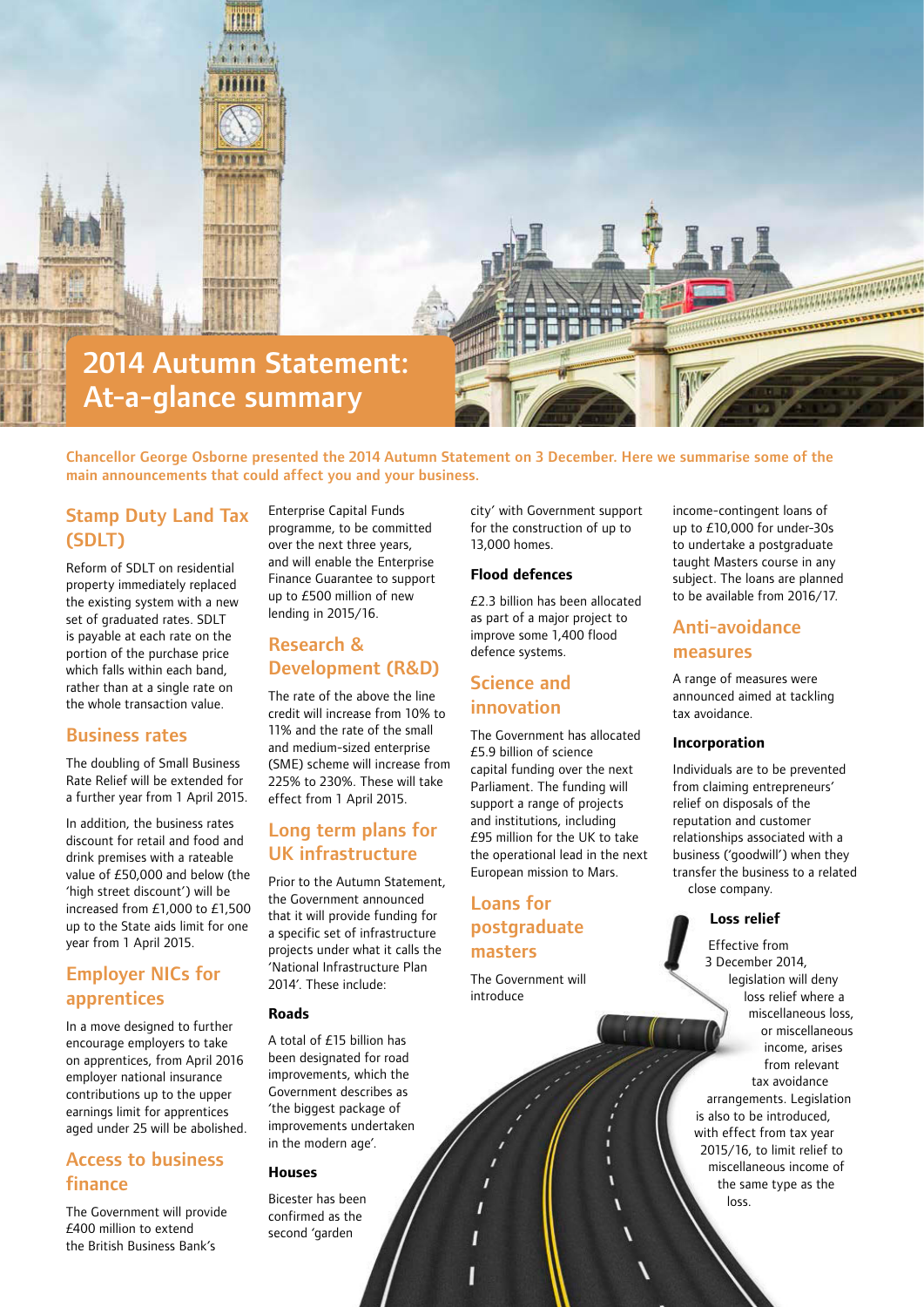# Can you save tax with company mobile phones?

Mobile phones have become increasingly important both in and out of the workplace. With more features than ever, if used properly they can effectively act as little mobile offices. Many employers know that providing mobile phones as part of employee salaries can be tax-efficient, with their provision being both a tax and national insurance-free benefit. Here we outline some strategies to get the most rewards at minimal cost.

For many years company mobile phones (or SIM cards) for employees have been a tax-free benefit. In 2006 the exemption was limited to one mobile phone provided to each employee for private use and specifically excluded the employee's family and household. In 2012 HM Revenue & Customs (HMRC) decided that smartphones were technically mobile phones rather than computers and thus potentially qualified for the mobile phone exemption.

The exemption covers the phone itself, any line rental and the cost of private calls paid for by the employer on that phone.

One of the key requirements in order to qualify for tax exemption is that the mobile phone contract must be in the company name. This means employer reimbursement for personal mobiles does not count, nor does simply adding the company name and address to the invoice of a personal phone.

There is no taxable benefit on an employee if an employer reimburses them for the cost of any business calls made on their personal mobiles.

### Limited contracts

To make sure employees do not excessively use their mobiles to the point where it becomes too expensive for the business, consider a limited contract with a set number of free call minutes per month. Should an employee exceed their limit, the business



can request them to pay back any additional charges.

from their net pay. One way around this is to set up an employee salary sacrifice scheme for mobile phones, although the administrative burden of setting this up may make it an unattractive option.

#### Salary sacrifice

While salary sacrifice is not a tax-free benefit in kind, it may be another option to consider since it can help reduce employee tax and national insurance contributions (NICs). Much like salary

sacrifice for pensions, an employee chooses to give up the cost of the mobile phone contract from their salary. This means no cost for you and an increase in net pay for the employee.

Current income tax and NIC levels mean salary sacrifice offers a saving of £32 for every £100 spent for basic rate taxpayers. This figure is £42 for higher rate taxpayers. This may prove to be enough of a benefit for your employees.

Salary sacrifice arrangements are effective when the contractual right to cash remuneration has been reduced. So, for example, the employee does not have the right to give up the benefit and revert to the original salary at any time. This does not stop employers and employees reviewing and adjusting the contractual arrangements at a later date.

# Social investment tax relief – for you and your community

The social investment tax relief (SITR) offers investors upfront tax breaks and capital gains tax exemptions, similar to those given for buying shares in Enterprise Investment Schemes (EIS). Potentially you could reclaim one or more of the following, subject to various conditions:

- y **Income tax relief:** This is available at 30% of the amount you invest. There is no minimum investment limit but the maximum annual limit is £1 million.
- y **Capital gains hold-over relief:** You can defer payment of tax on a capital gain if the gain is reinvested in shares or debt investments that would also qualify for SITR income tax relief.
- y **Capital gains disposal relief:** If you've had income tax relief on the cost of your investment, and you dispose of your investment after you've held it for at least three years, any gain you make on your investment is free from capital gains tax.

SITR will be in place for investments made, or capital gains arising, in the period from 6 April 2014 to 5 April 2019.

It is available for investments by individuals (but not companies or partnerships) in 'Social Enterprises'. In essence, the company or organisation in which the investment is made must provide services for the 'benefit

of society', such as housing, community transport, youth organisations, sporting facilities or healthcare, so typically they will be charities or community benefit companies.



The Social Enterprise need not necessarily be in the UK, and there is no defined list of what qualifies, however there is a list of activities that do not qualify. The good news is that if you are an investor you will not need to worry about judging whether the recipient of your investment meets the

conditions, because any organisation offering SITR qualifying investments to the public should have already gone through an HMRC clearance process in order to be able to do so.

This process has only been available to social investment organisations since July 2014, so the options for investment are currently limited, but the numbers are expected to grow.

When you make an investment, the Social Enterprise will give you a Compliance Certificate in respect of your investment in it, confirming they have met the conditions. You won't be able to claim for any of the tax reliefs without such a certificate.

None of the reliefs is available if you have had relief for the investment under the EIS, the Seed Enterprise Investment Scheme or Community Investment Tax Relief.

There are numerous qualifying conditions and complications, so professional advice is essential.